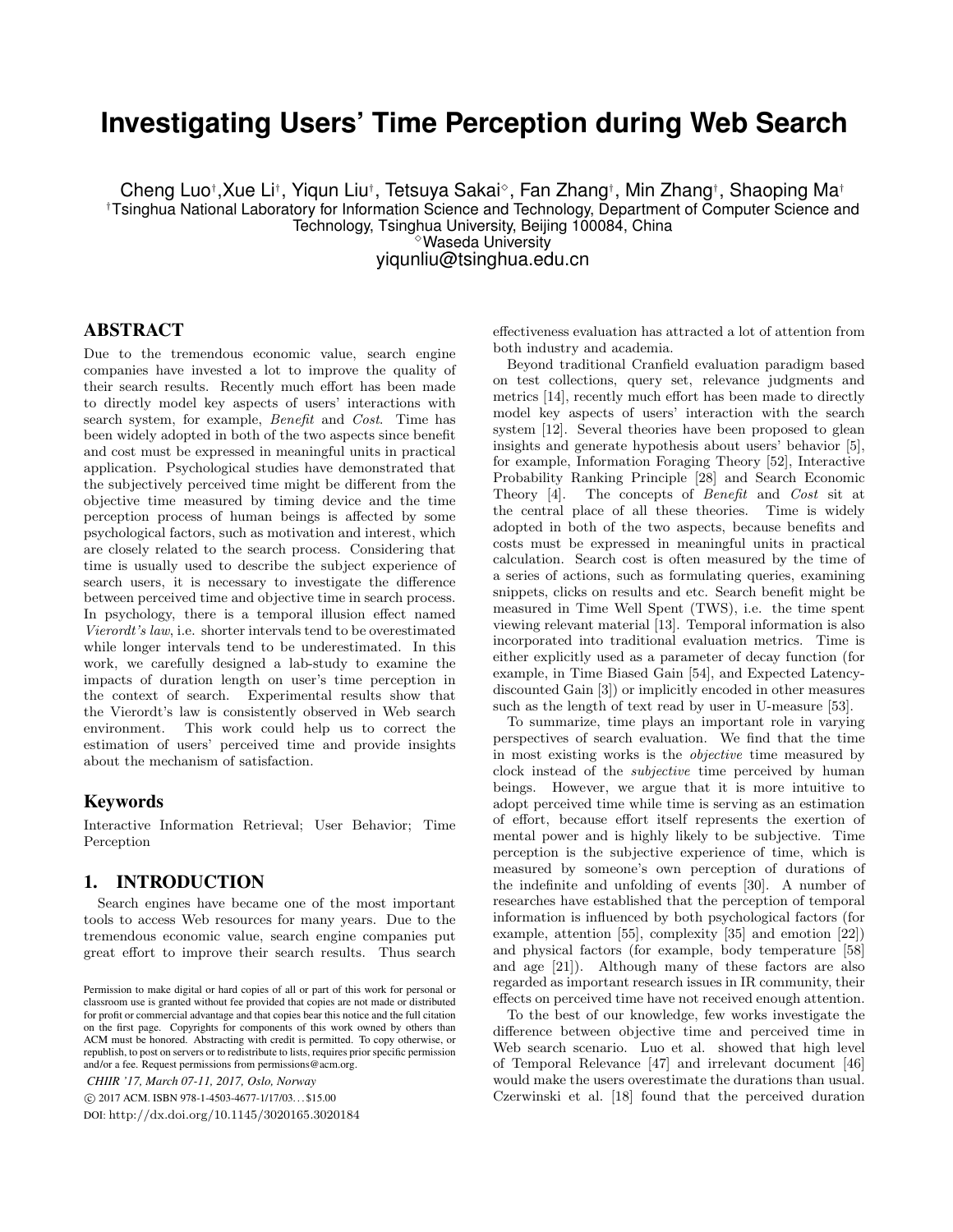of an uncompleted task would be overestimated, while the durations on tasks completed successfully would be underestimated in various application scenarios (also known as Zeigarnik effect [59]). Although these studies shed some light on time perception in Web search environment, we wonder whether some other fundamental factors would affect the perceived durations.

In this paper, we investigate users' time perception in the context of search. In psychology, there is a long standing theory named Vierordt's law proposed by Karl von Vierordt [25], which states that "short" intervals of time tend to be overestimated and "long" intervals of time tend to be underestimated. We wonder whether the Vierordt's law exists in Web search, i.e. whether and how the absolute dwell time length would influence the users' time perception. Based on existing research [33], relative long dwell time are usually assumed to be more likely to accompany with relevant materials and users' satisfaction than short ones. Considering that satisfaction would affect user's attention and interest, which have potential effects on time perception, we further explore whether the impact of object interval length exists under different satisfaction conditions.

To answer these questions, we conducted a controlled user study with 50 participants. The participants were instructed to complete several search tasks and report their perceived durations afterwards. Experimental analysis indicates that in Web search, the perceived time was affected by the absolute duration length as Vierordt's law states and this effect exists consistently across different users' satisfactions. The findings of this work suggests that when using time as an estimation of users' effort, we should adopt the user perceived time by making an adjustment based on duration length. What's more important, the users' perceived time would provide insights about the mechanism of information need fulfillment in the search process. To summarize, the contributions of this paper are stated as follows: (1) We carefully designed a experimental framework to investigate the users' time perception in Web search environment. (2) We analyzed the impact of different factors on time perception and found that the perceived time was affected by absolute duration length as in Vierordt's law: long durations tend to be underestimated and short durations tend to be overestimated. (3) The difference in dwell time usually accompanies with the differences in users' satisfaction. We examined the influence of absolute duration length under different satisfaction conditions. Experimental results show that the influence exists consistently.

# 2. RELATED WORK

# 2.1 Time in Web Search

Time and temporal information is widely used in multiple perspectives of IR researches.

In Search Intent Understanding, the queries which have temporally dependent intents are usually recognized as time-sensitive queries [20], whose best search results change with time, for example "Presidential elections" or "CHIIR conference". The temporal aspects are identified [6, 51, 32] and integrated into the overall ranking mechanism to improve the freshness and relevance of search results [49, 24, 19, 40, 11]. From the aspect of time urgency, some queries are time-critical, where users have urgent information needs in the context of an acute problem, for example, "stroke in woman" [50]. Crescenzi et al. showed that time pressure would lead to changes in user behavior [17, 16]. Mishra et al. proposed a model to predict urgent information needs with features including user behavior [50]. On the opposite side of time-critical query, Teevan et al. explored "slow search", a class of search where traditional speed requirements are relaxed in favor of a high quality search experience [56].

In User Behavior Analysis, different temporal measurements have been proposed as users' implicit feedbacks [9]. For example, time-between-clicks is an estimation of users' dwell time on landing page. It is widely used in multiple applications: satisfaction prediction [42], search success evaluation [33], result usefulness [44] and task difficulty prediction [45].

In Search Evaluation, time is taken into consideration in both offline and online evaluation methods. In offline evaluation, time is either explicitly used as the parameter in decay function (for example, Time Biased Gain [54] and Expected Latency-discounted Gain [3]) or implicitly encoded in other measures, such as examination depth in Precision and Recall, and the length of trailtext in U-measure [53]. Recently, researchers focus on directly modelling essential aspects of users' interactions, for example, benefits and costs. Time is often used as an estimation of users' search cost in practical computation of corresponding theories, for example, Information Foraging Theory [52], Interactive Probability Ranking Principle [28] and Search Economic Theory [4]. It is intuitive that the more time user spent on a specific action (examine a snippet, read a document and etc.) usually indicates the more cognitive resources he/she has invested. Similar to systemcentric evaluation methods, time is also encoded in other measures like the number of queries in a session [38]. For benefits, Time Well Spent (TWS) [13], expressed as the total time spent on relevant material, measures the utility users have gained in search.

# 2.2 Time Perception in Psychology

Time perception, referred to as the subjective experience of the objective time has been carefully studied for decades in the fields of psychology and neuroscience [8, 27]. While time itself is objective, the perceived succession and duration of time is subjective.

Based on phenomenological and experimental data, huge amount of efforts has been invested to explore what the human being is able to know about time through perception and estimation of durations. The experiments are usually adopted in two paradigms: prospective timing and retrospective timing [7]. It is called prospective when a participant is aware of the necessity to judge the experience of time before the duration. Otherwise, it is called retrospective. Dan Zakay [60] summarizes several models of time perception theory and proposed that time perception is manipulated by the following factors: non-temporal information processing load (simple or complex stimuli), type of judgment (absolute or relative), and experiment paradigm (prospective or retrospective).

Time perception would be affected by both psychological (interestingness, attention, cognitive load etc.) and physical factors (body temperature, drug usage, etc.) [55]. Some of these concepts have also attracted the IR community. For example, the cognitive complexity of search tasks for interactive IR experiments has been explored by Kelly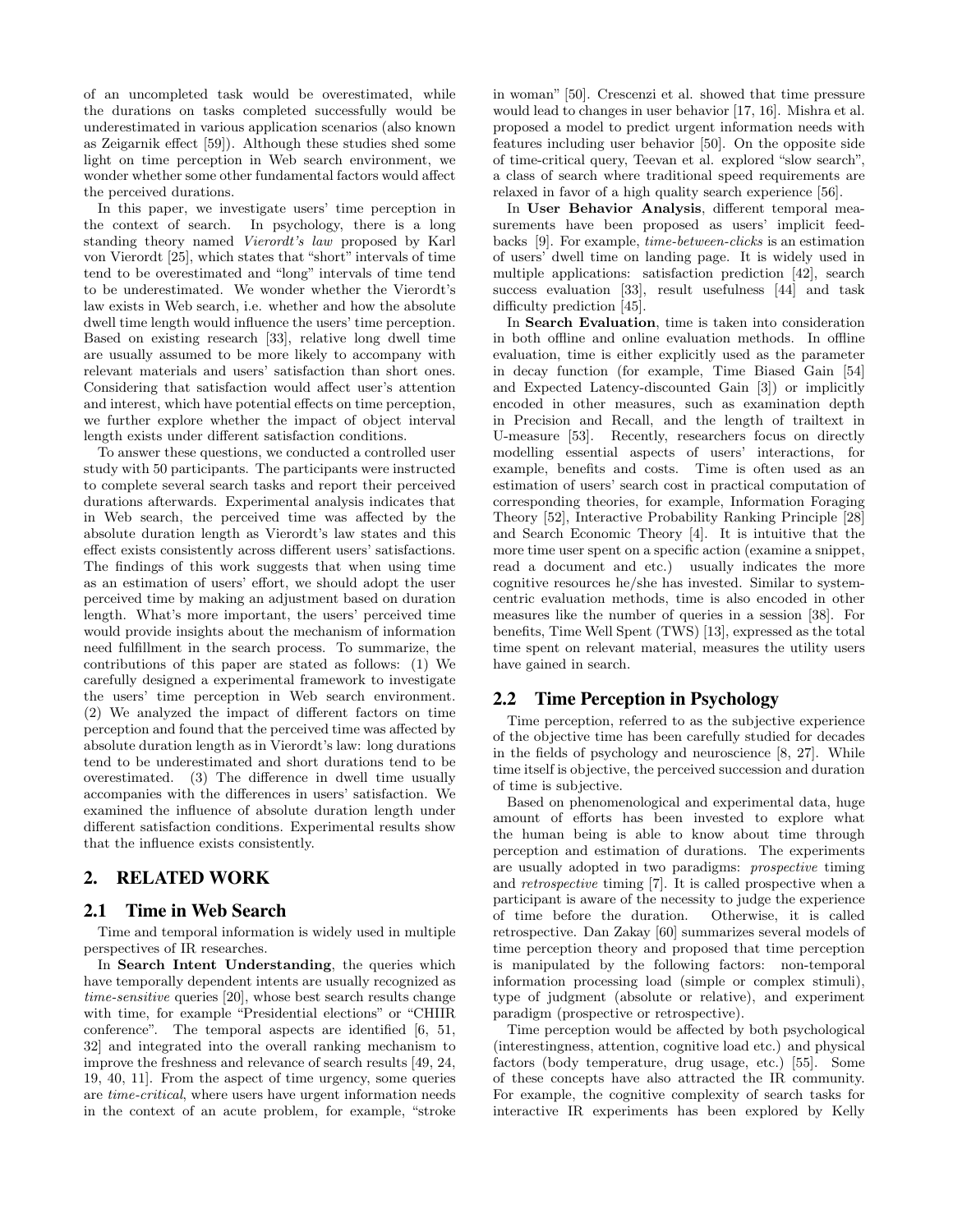et al. [41]. User would be more engaged in interesting tasks and they spent longer completing these tasks [23]. However, in Web search environment, how these factors would affect the users' perception of time has not received enough attention. A laboratory study conducted by Luo et al. [47] shows that in high temporal relevance situations, users would tend to overestimate the duration length than usual. They also found that on document level, search users tend to shorten their perceived time on relevant documents [46].

Although these work opened the door to time perception in Web search environment, we wonder whether and how some more central factors, for example, the user satisfaction and dwell time length would affect the perceived time of users.

Time perception is a subjective feeling about the duration of the indefinite and continuous unfolding of events [30]. That is to say, there is not a straightforward way to measure the perceived time. In experimental psychology, several methods have been developed to assess estimations of the perceived time. The first method named Verbal Estimation require the participants to provide a verbal estimation of a duration using temporal units, such as minute and second. In the second method Reproduction, the participant was first shown a duration and then asked to reproduce the interval by some operations, for example, push and hold a button for some time. Similar to Reproduction, in the third method Production, the participant needs to produce an interval according to a duration in temporal units. The last method Comparison presents two durations and require the participants to make a judgment about which one is longer.

# 3. METHOD

To investigate the perceived time of users in search tasks, we designed and conducted a laboratory user study with several tasks. Although the controlled experiment had a smaller scale comparing to search log analysis, it enabled us to control variabilities and to collect users' time perception with effective psychological methods.

### 3.1 Scenario, Tasks and System

In our user study, the participants need to perform 9 adhoc search tasks in the experimental search system. The first task is for instruction and training, while the remaining ones are for formal experiments. For each task, the participants need to read the task description and then search for relevant information with a predefined query in our system. Then they were instructed to estimate how long they have spent in the searching process. Throughout the experiment, a participant completed several questionnaires including a demographic questionnaire, pre/post-search questionnaires and an exit questionnaire.

We created 9 informational search tasks which are similar with the topics of TREC Session Track<sup>1</sup>. Several criteria were taken into consideration when organizing these tasks: Firstly, the tasks should be of varying levels of cognitive complexity. Cognitive complexity refers to the amount of learning and cognitive effort required to complete the search. Based on psychological theory [35], cognitive complexity might have an effect on time perception. Following previous

Table 1: An example of the search tasks

| #                                                              | <b>Cognitive Complexity</b><br>Topic |          | Goal          | Product |  |
|----------------------------------------------------------------|--------------------------------------|----------|---------------|---------|--|
|                                                                | Science                              | Remember | $Clear \perp$ | Factual |  |
| The Halo Effect is a very interesting psychological effect,    |                                      |          |               |         |  |
| please search for some information about this effect, and find |                                      |          |               |         |  |
| an appropriate example from our daily lives.                   |                                      |          |               |         |  |
|                                                                | Halo Effect<br>Query                 |          |               |         |  |

Interactive IR researches [10, 36, 41], our tasks vary across four domains (psychology, culture, healthcare and science) and across four levels of cognitive complexity according to the taxonomy of learning proposed by Anderson and Krathwohl [1]: (1) Remember: recalling relevant knowledge from long-term memory, (2) Understand: constructing meaning through summarizing and explaining, (3) Analyze: breaking material into constituent parts and determining how the parts relate to each other, and (4) Evaluate: making judgements through checking and critiquing. In the eight tasks for formal experiment, for each level of cognitive complexity, we have two tasks.

Secondly, we consider the goal of the tasks, which is associated with interactive search behavior [37]. Li and Belkin [43] identified a variety of generic facets of tasks in information seeking, such as Source of task, Action, Goal, Product and etc. We follow Jiang and Ni's experimental design and consider two characteristics of search tasks [39]: the goal of a search task is either clear or amorphous (goal); the product of a search task is either factual information, or enhanced intellectual understanding of the user (product). In our experiment, all of the tasks have a clear goal, because we have to make sure that the tasks are clearly stated and all the participants can interpreted the task descriptions in the same way. For task product, we have 4 intellectual tasks and 4 factual tasks. In Jiang and Ni's work, they also take the user's self-rated familiarity (familiarity) into consideration, we investigate this in our pre-task questionnaire.

For each search task, we provided a predefined query to perform search in our system. Although the fixed query might threaten the ecological validity of our experiment, it would make sure that all the participants were presented with identical Search Result Page (SERP) for each task. An example of the tasks is shown in Table 1.

To simulate a real Web search environment, we developed an experimental search system, which is very similar with general Web search engines. When the user begins search, our system will provide ten search results, which are manipulated (as described in Section 3.4) based on SERPs crawled from a commercial search engine. We removed all the query suggestions, sponsored results, ads and vertical results to prevent potential distraction. For the purpose of variabilities controlling, query reformulation and pagination are not supported in this experiment. All the users' interactions including clicks, scrolling, tab switching and mouse movements are logged in the back-end database using an injected Javascript script.

After the setup of the experimental system, the authors of this paper double-checked the tasks carefully to make sure: (1) The tasks and topics are geared towards our participants, i.e. university students. (2) The manipulated search results could provide enough information to fulfill the information needs proposed in task descriptions.

<sup>1</sup>http://trec.nist.gov/data/session.html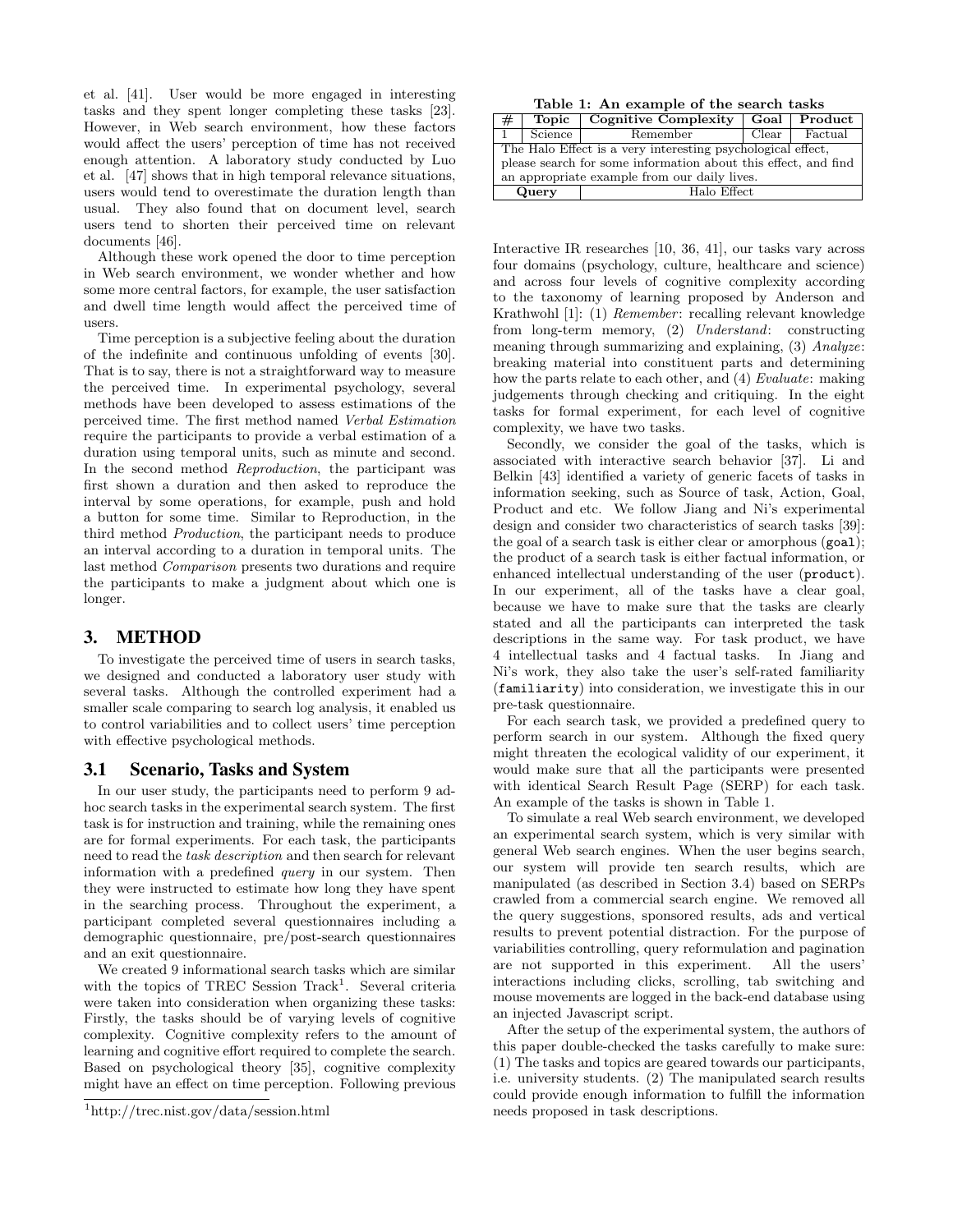# 3.2 Study Participants

In our experiments, we recruited 50 undergraduate students from a university located in China, which represent a typical type of subject in IR researches. The average age of the participants was 20.02 (SD=2.00) and 32 of them were female. A variety of majors were represented across the natural sciences  $(N=10)$ , social sciences  $(N=8)$ , arts  $(N=4)$ , and engineering  $(N=28)$ . All of the participants searched at least 1 to 3 times per day. 37 of the 50 participants reported at least 4 to 6 searches per day. The participants reported a high level of familiarity with search engine  $(4.88/7, SD=1.17)$ . They were informed in advance that they would be paid \$15 for the participation. The experiments actually lasted about 60 minutes and the participants all signed a post facto participation form revealing the content of the experiment.

# 3.3 Experiment Procedure

The experiments were performed in a quiet room to avoid external disturbance. The participants were asked to take off their watches and turn off any device which would provide temporal information. They were also asked to remove all jewelries or anything which might be a distraction during the experiment.

The study used the following protocol as shown in Figure 1. (I) Firstly, the participants need to complete a demographic questionnaire, which is about their age, gender, and familiarity with search engine. (II) The participants then received instruction via a video on screen. In the video, we introduced the procedure of the experiment and completed the training task as an example. More specifically, the participants were instructed as follows: "First, please read the task description and make sure you have understood the information needs, then you will see a search result page. Please find relevant information as you are using a search engine in a natural manner.". The participants were not informed about the purpose of our experiment. They were instructed to estimate the durations spent on searching after each task. After instruction, the participants would go through the training task to get familiar with the procedure and the experimental system. (III) For each formal task, the participants were first shown the task description, then a pre-task questionnaire (III-a) was used to investigate their familiarity, interest, expected difficulty and understanding about the topic. Once they finished the questionnaire, they would enter the SERP (IIIb), which had ten search results presented as a commercial search engine. While no task time limits were imposed, the search process ended when the participants felt satisfied or hopeless, or just finished examining all the ten results. Then the participants were redirected to another page in which they reported their minimal/maximal estimations (III-c) to the nearest 10 seconds about the dwell time on the SERP. This estimation method is following Grondin et al.'s approach [31] about multi-minute intervals estimations. The participants were then asked to report their perceived quality of search results, perceived difficulty, consciousness of time elapsing, and perceived urgency (III-d). As suggested by Mao et al. [48], the participants were asked to summarize their outcome after each task. This would encourage the participants to concentrate on the search process to find useful information. The answer would be recorded by voice instead of keyboard, which would reduce

their efforts as much as possible.

Finally, after the participants completed the search tasks, they were directed to an exit-questionnaire (IV), which investigates their overall experience during all the formal tasks. The exit-questionnaire is about their average interests, consciousness of quality manipulation, fatigue and confidence of time estimations.

For all the questions in pre/post-task questionnaires and exit-questionnaires, participants were asked to respond their agreement on 7-point Likert scale (from strong disagreement to strong agreement) to the predefined statements such as: "You felt tired after all the tasks were completed" as in Arapakis et al.'s experiment [2]. Moreover, we conducted a pilot experiment to confirm that the tasks and procedures are appropriate and the manipulation of search results is effective.



Figure 1: Procedure of the experiment

# 3.4 Experiment Design

In this work, we focus on the impact of objective duration length on users' perceived time. However, as we know, the dwell time of a search session is a user's reaction towards many factors, such as system effectiveness and result presentation. It is also affected by some subjective factors, e.g. reading speed and cognitive ability.

Another factor accompanying with dwell time is user's satisfaction. There are a number of studies using dwell time as a feature to predict users' satisfaction [34, 38]. According to psychological studies [22, 30], satisfaction would have an impact on users' motivation and emotional states, which further lead to illusions of perceived time. However, there is not a certain relationship between dwell time and satisfaction. For example in Table 2, a search session with long dwell time could be a complex information needs solved by several relevant documents or a struggling process with several irrelevant documents. On the other hand, a session with short dwell time may be an information need resolved by a high quality document ranked at top position or an early abandonment on a disappointed SERP.

In our experiment, the two factors which may influence users' time perception, absolute dwell time length and satisfaction are nested together to some degree. Therefore, to tackle this problem, we attempted to present SERPs of varying qualities in different tasks. Following Smucker et al. [54], we manipulated the precision of the SERPs. More specifically, for each task, there are two different SERPs as follows:

Poor Quality: three of the ten search results are relevant (precision=0.3) while none of the top five ones is relevant.

High Quality: seven of the ten search results are relevant (precision=0.7) while none of the top five ones is irrelevant.

The SERPs are manipulated from two aspects: the quantity and position of relevant results. Comparing to High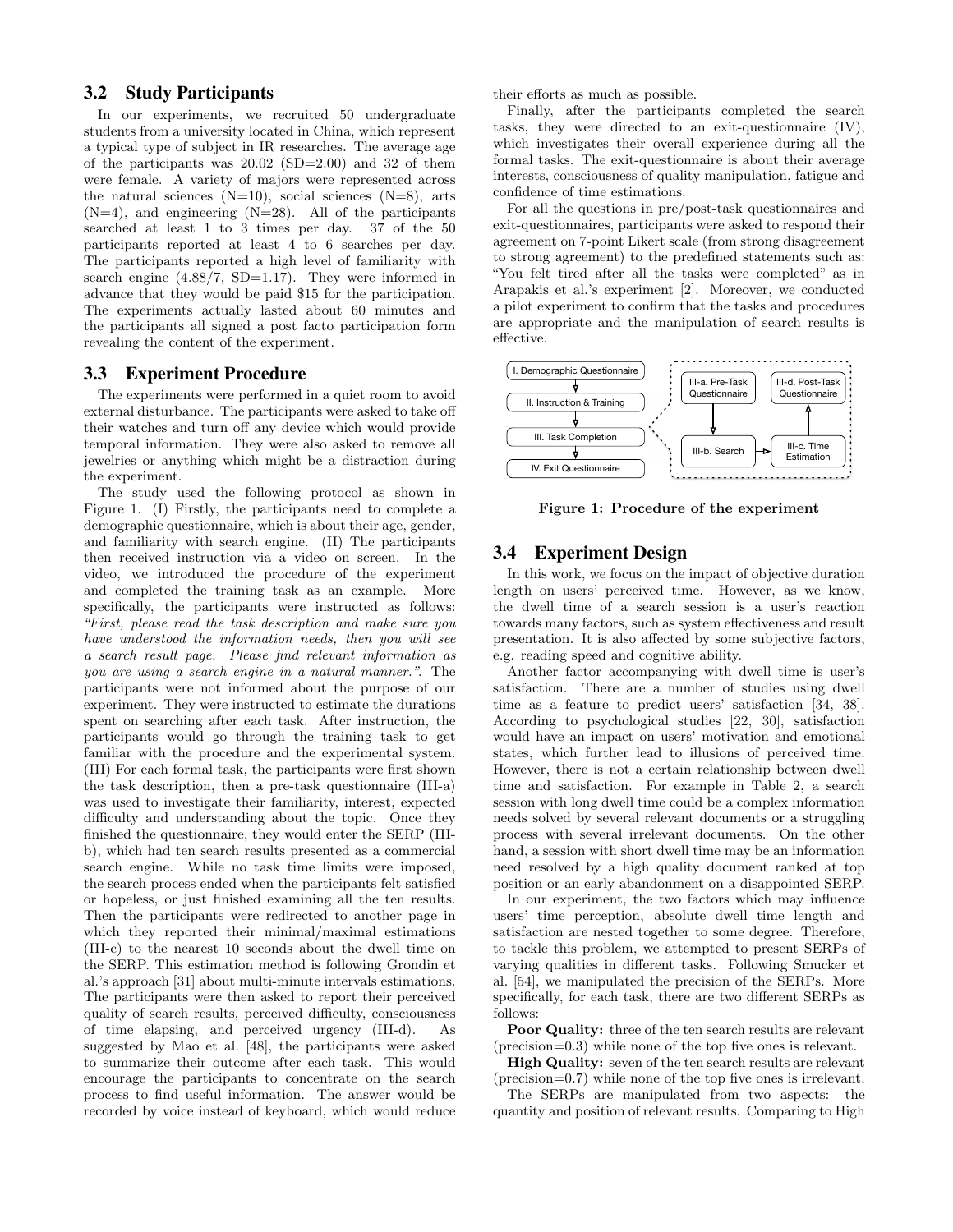Table 2: Example of sessions with long/short dwell time under different satisfaction (SAT/DISSAT) conditions

|               | Long Dwell Time                                                                                                                | Short Dwell Time                                                                        |
|---------------|--------------------------------------------------------------------------------------------------------------------------------|-----------------------------------------------------------------------------------------|
| SAT           | The user viewed a few<br>relevant results to re-<br>solve a complex prob-<br>lem. For example,<br>"history of WW2".            | The user was satisfied<br>by a top relevant re-<br>sult. For example,<br>"NYC Weather". |
| <b>DISSAT</b> | The user examined sev-<br>eral results however<br>few of them were rele-<br>vant. For example, "in-<br>line bug in C program". | The user felt disap-<br>pointed by the SERP<br>and gave up this query.                  |

Quality SERPs, the Poor Quality SERPs have fewer relevant results, which are presented at lower positions.

For a specific search task, we first crawled the top search results of the predefined query from a commercial search engine. Then the binary relevance score (relevant, irrelevant) of each search result is judged by three professional assessors. We only kept the results for which the assessors reached an agreement, i.e. all of the assessors labelled the search results as relevant or irrelevant. At last, we sequentially selected 10 search results to fill the slots on Poor Quality SERP and High Quality SERP and made sure that the quantity and position of relevant results meet our definitions.

In the user study, participants search for relevant information for 9 tasks. The first one is for training purpose and we presented High Quality to make sure all the participants received identical instruction. For the remaining 8 ones, we randomly assigned 4 of them to High Quality group and the other 4 tasks to Low Quality group. We rotated the sequence of 8 formal tasks using a Latin square to avoid presentation order bias. For each task, the participants in the two groups are balanced, i.e. half of the participants were presented with High Quality SERPs while the other half were presented with Low Quality SERPs.

# 4. DATA

# 4.1 Users' Perceived Satisfaction v.s. Manipulated SERP Quality

The participants were not informed the purpose and the manipulation of our experiments, we begin the analysis by examining the perceived satisfaction under SERPs of varying qualities.

Recall that in post-task questionnaire, participants were asked to report their agreement about "You are satisfied with the search results about this topic" on a 7-point scale (1 to 7, from strong disagreement to strong agreement). To fold the users' satisfaction ratings into binary categories (SAT, DISSAT), we arbitrarily used 4 as the threshold of satisfaction, i.e. for a specific topic and SERP, if a user gives a rating which is equal or greater than 4, we think that it is a satisfied search.

We assume that users would be satisfied with High Quality SERPs and dissatisfied with Low Quality SERPs. Then we can measure the consistency of users' perceived satisfaction and SERP quality by calculating the accuracy. More specifically,

$$
accuracy = \frac{\#SAT\_on\_HQ + \#DISSAT\_on\_LQ}{\#Tasks} \tag{1}
$$

The results are shown in Figure 2. We can see that for most of the users  $(46/50)$ , the accuracy is above  $60\%$ , except for participant  $\#4$  (50.0%),  $\#23$  (50.0%),  $\#24$  (50.0%) and #27 (25.0%). There might be various reasons which lead these divergences. First, the participant may misunderstand the feedback mechanism. For example, #27 gave relatively high ratings (7, 5, 5 and 3) on Low Quality SERPs and low ratings (3, 2, 2 and 5) on High Quality SERPs. Second, the users may have various levels of satisfaction even on SERPs with identical content, because their expectations about the performance of the search engine are also varying with individuals [57]. In our experiment, participant  $\#4, \#23$ and #24 they give ratings which are greater than 4 for all of the search sessions. Third, it is possible that the participants would make mistake due to fatigue or distraction during the experiment. We remove the data of these 4 participants in the further analysis to reduce potential noise.

# 4.2 Average Dwell Time on Different SERPs

The average dwell time on different SERPs of each task is presented in Figure 3 and the error bars indicate the corresponding standard variations.

Figure 3 illustrates that for most of the tasks, the average dwell time on the High Quality and Low Quality SERPs are very close. This observation is possible against the intuition that users should spent longer time on High Quality SERPs, because there are more relevant results and the durations on relevant results are usually longer [26]. A potential reason is that dwell time on SERP level is affected by multiple factors. Though previous studies found that users spend longer on relevant documents, in practical search scenario, on a High Quality SERP, a user may leave earlier since he/she may be satisfied by a relevant result ranked at top positions while on a Low Quality SERP, users may have to examine more results, which also leads to long durations. We conducted a two-sided t-test and found only the difference on Task #6 is significant (t-stat=-2.130, p-value=0.038, df=43.90, ES=0.642). The Task  $#6$  requires the participants to investigate the ranking of movie box office value in 2015. We found that on the High Quality SERP, most participants were satisfied by the first relevant result.

### 4.3 Feedbacks

We grouped the response to the items on the pre/posttask questionnaire as follows. We put the search sessions in which the High Quality SERPs were presented into the "HQ Group", and then placed the remaining ones into "LQ Group". For the questions which were reported on a 7 point Likert scale, we converted the responses to numeric values from 1 to 7. We also calculated the average dwell time length and perceived time length of different groups. A two-sided t-test was conducted to examine whether the difference between two groups is significant. The results are presented in Table 3.

We can see that for pre-task questionnaire, the responses from both groups are quite similar. The participants reported moderate level of familiarity with the topic and relatively high level of interests in the topics. They are very confident that they had fully understood the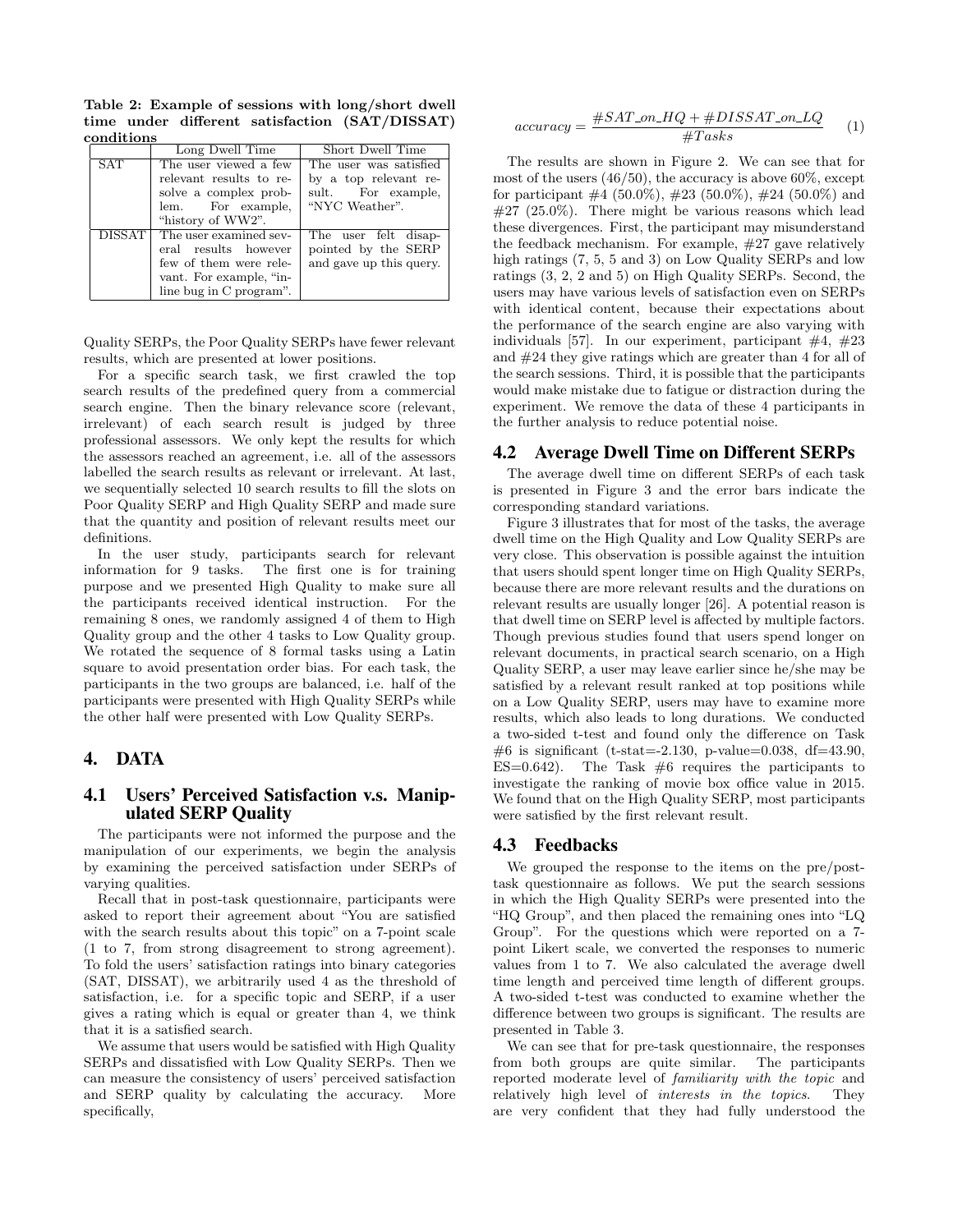

Figure 2: Consistency of Users' Satisfaction v.s. SERP Quality (High Quality/Low Quality)



Figure 3: Average Dwell time on High Quality/Low Quality SERPs of Different Tasks

|  |  | Table 3: Statistics of Participants' feedback in                |  |
|--|--|-----------------------------------------------------------------|--|
|  |  | Questionnaire and Behavior (* indicates significant             |  |
|  |  | at $p<0.01$ ; <sup>**</sup> indicates significant at $p<0.05$ ) |  |

|                                                     | HQ Group                | LQ Group        |  |  |
|-----------------------------------------------------|-------------------------|-----------------|--|--|
| <b>Pre-task Questionnaire</b>                       |                         |                 |  |  |
| Familiarity<br>with                                 | 3.920(1.703)            | 3.829(1.804)    |  |  |
| the topic                                           |                         |                 |  |  |
| $\overline{\text{in}}$<br>the<br>$In {\rm terests}$ | 5.150(1.614)            | 5.166(1.625)    |  |  |
| topic                                               |                         |                 |  |  |
| Understanding                                       | 6.305(0.879)            | 6.351(0.685)    |  |  |
| about info. need                                    |                         |                 |  |  |
| Expected<br>search                                  | 3.705(1.599)            | 3.577(1.690)    |  |  |
| difficulty                                          |                         |                 |  |  |
|                                                     | Post-task Questionnaire |                 |  |  |
| Perceived                                           | 5.325(1.410)            | 3.397(1.721)    |  |  |
| Satisfaction**                                      |                         |                 |  |  |
| Perceived<br>search                                 | 2.635(1.422)            | 3.748(1.700)    |  |  |
| difficulty**                                        |                         |                 |  |  |
| of<br>Awareness                                     | 6.095(0.752)            | 5.970(0.789)    |  |  |
| $time^*$                                            |                         |                 |  |  |
| time<br>Perceived                                   | 4.910(1.030)            | 4.930(0.948)    |  |  |
| pressure                                            |                         |                 |  |  |
| <b>Behavior</b>                                     |                         |                 |  |  |
| Dwell time length                                   | 182.985(87.372)         | 184.804(80.214) |  |  |
| (seconds)                                           |                         |                 |  |  |
| Perceived<br>time                                   | 163.925(75.334)         | 165.954(74.576) |  |  |
| length (seconds)                                    |                         |                 |  |  |
|                                                     |                         |                 |  |  |

information needs of the tasks (understanding about info. need). The expected search difficulty in HQ Group (Mean=3.705, SD=1.599) is slightly higher than that in  $LQ$ Group (Mean=3.577, SD=1.690) but the difference is not significant. It is not surprised that for none of the items in pre-task questionnaire, the differences between two groups is significant since the participants were not aware of the purpose and the manipulation of the experiment.

In the post-task questionnaire, the participants perceived significantly higher satisfaction in HQ Group (Mean=5.325, SD=1.410) than in LQ Group (Mean=3.397, SD=1.721). This proves that our SERP manipulation effectively affects users' satisfaction. They also felt that it is much easier to find relevant information in HQ Group (Mean=2.635,  $SD=1.422$ ) than in LQ Group (Mean=3.748, SD=1.700). The participants from both HQ Group and LQ Group reported that they are aware of the elapsing of time when conducting the search tasks. They also perceived a relatively high level of time pressure. Although we did not give any time limit in the experiment, the participants might feel some pressure because that they were required to report their perceived time after each task.

The dwell/perceived time length in HQ Group and LQ Group is quite close. This is consistent with our observations on each task (Figure 3). It should be noted that the variations of dwell time is quite large, which allows us to observe the influence of dwell time length on time perception.

# 5. EXPERIMENT RESULTS

This section discusses the following research questions: RQ1: How can we measure the relationship between users' dwell time and perceived time?

RQ2: Does absolute dwell time length have an effect on users' time perception? Does Vierordt's law exist in Web search?

RQ3: Considering satisfaction is another factor which would influence users' time perception, is the effect of absolute duration length consistent across different satisfaction conditions?

# 5.1 Measuring the Relationship between Dwell Time and Perceived Time

In our experiment, the participants provided mini-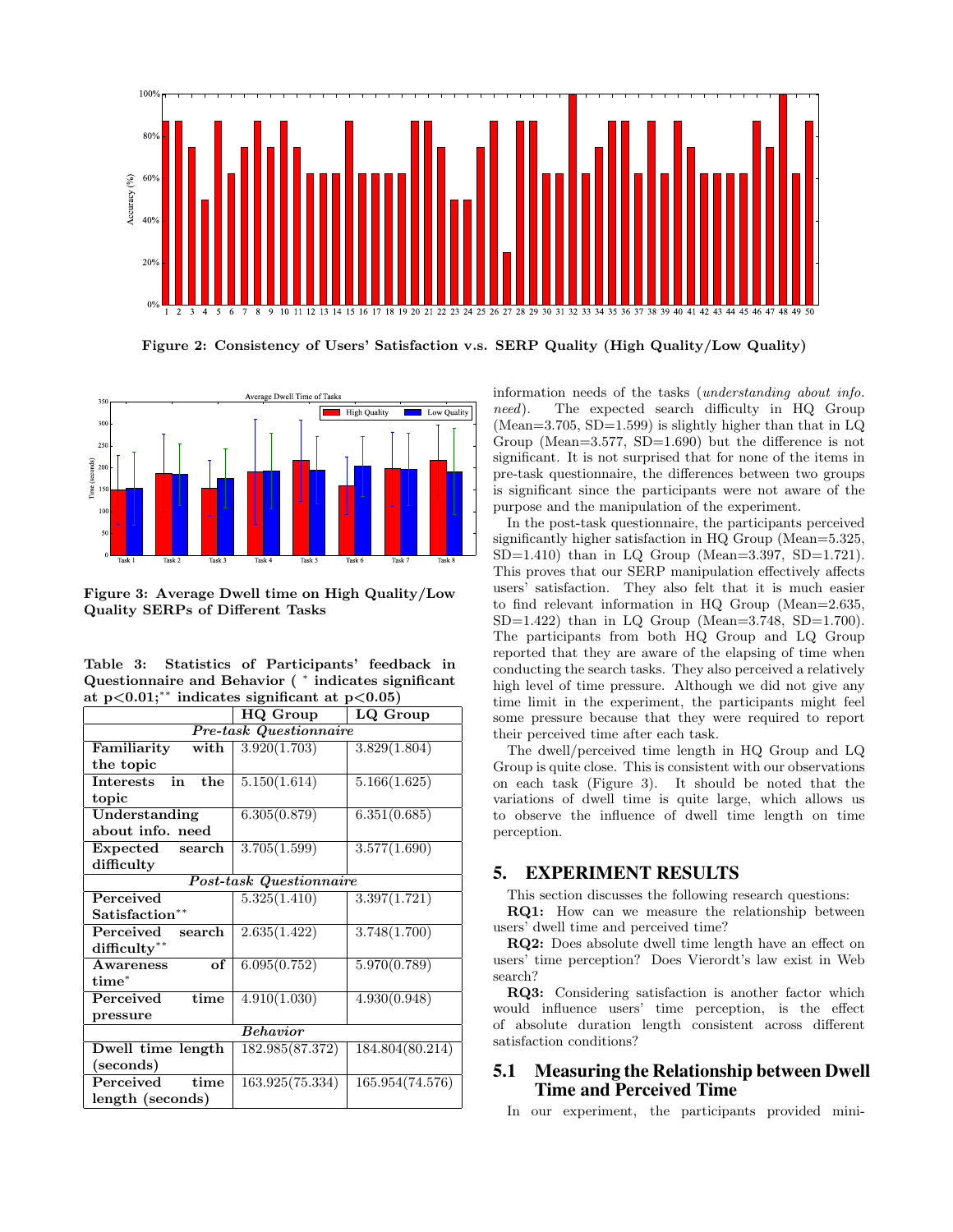mal/maximal estimations about how long they had spent on search in temporal units. Following Grondin et al.'s approach [31], we use the mean of minimal and maximal duration length as their estimations. To measure the relationship between perceived time and actual time (RQ1), we first define a measure named *perceived rate*. For a specific user u in task t, the *perceived rate* denoted by  $P\text{-}rate(u, t)$ is defined as:

$$
P\text{-}rate(u,t) = \log \frac{percentage \times d \times time}{dwell \times time}
$$
\n<sup>(2)</sup>

where *perceived* time and *dwell* time denotes the perceived duration length and actual duration length respectively. P-rate is defined as a logarithm function to ensure that the absolute value represents the difference between perceived time and dwell time and the signal( $+/-$ ) reflects whether the perceived time is shorter or longer.

P-rate reflects the ratio between the perceived time and actual dwell time. The perceived time is normalized by the actual dwell time since we are focusing on whether the perceived duration is overestimated or underestimated comparing to the actual duration length. For a specific search session,  $P\text{-}rate < 0$  means that the perceived time is shorter than the dwell time, i.e. the duration length is underestimated. On the opposite side,  $P\text{-}rate > 0$  indicates that the perceived time is longer than dwell time and the duration length is overestimated.

The distribution of P-rate on dwell time is shown in Figure 4. Each point in the figure denotes a certain search session. An intuitive observation is that the P-rate correlates negatively with dwell time length. Most of the points whose P-rate is positive appear at the positions where dwell time is shorter than 200 seconds, which means that the overestimated sessions usually have a relatively short dwell time. For almost all the points whose dwell time is longer than 300 seconds, the *P-rate* is negative, i.e. the long durations tend to be underestimated. We would to examine the effect of dwell time on P-rate with regression analysis in Section 5.2.

#### 5.2 Impacts of Different Factors on Time Perception

To investigate the impact of absolute dwell time length on  $P\text{-}rate$  ( $\bf RQ2$ ), we ran a regression analysis to analyze the effect of duration length by controlling different factors following Crescenzi et al. [15] . We developed several linear regression models with different factors. More specifically,

- Model 1 dependent variable: P-rate; independent variable: absolute dwell time length.
- Model 2 dependent variable: P-rate; independent variables: absolute dwell time and the factors reported in pre-task questionnaire.
- Model 3 dependent variable: P-rate; independent variables: absolute dwell time, the factors reported in pre-task questionnaire and the information of tasks and participants.

In Model 1, we focus on the effect of absolute dwell time length while in Model 2 more factors reported in pretask questionnaire are taken into consideration. We did not involve factors which were reported in the post-task



Figure 4: The Distribution of P-rate on Dwell Time

questionnaire since these factors are probably dependent on the dwell time length. In Model 3, we further took several the task and participant specific factors into consideration to capture the potential variability: participants (one per participant), task cognitive complexity (4 levels, remember, understand, analyze and evaluate respectively), task goal (2 levels, clear or amorphous) and task product (2 levels, factual or intellectual).

Table 4 displays the regression coefficients  $(\beta)$  and intercepts (constant). In Model 1, we can see that the dwell time length is a significant predictor of P-rate. With each additional unit (seconds) of dwell time, the P-rate would decrease 0.0018. Although the effect looks slightly weak, based on the fact that the dwell time ranges from tens to hundreds of seconds and the P-rate is defined as a logarithm function, the effect of absolute dwell time is significant  $(p < 0.001)$  and could not be ignored.

In Model 2, we added several factors which were reported by the participants in pre-task questionnaire: familiarity with the topic, interests in the topic, understanding about the information need and the expected difficulty. The dwell time length remained significant ( $p < 0.001$ ). The other factors presents insignificant correlations with P-rate and no interaction effect between dwell time length and these factors was found.

In Model 3, the dwell time shows similar effect with that in Model 1  $\&$  2. The participant presents a coefficient varying from -0.4436 to 0.5467. Among all the 46 participants, 18 bring significant  $(p < 0.05)$  impact on *P-rate*. This finding is in line with previous psychological studies [30], time perception is a subject cognitive process of human beings and highly affected by individual factors. For the task based factors, only cognitive complexity has a significant  $(p < 0.05)$  influence on *P-rate*. With each additional unit of cognitive complexity, the model predicts that P-rate will increase by 0.0223. When the task becomes more complex, the user tends to overestimate perceived time. This phenomenon may also be supported by some theories in psychology. When the task become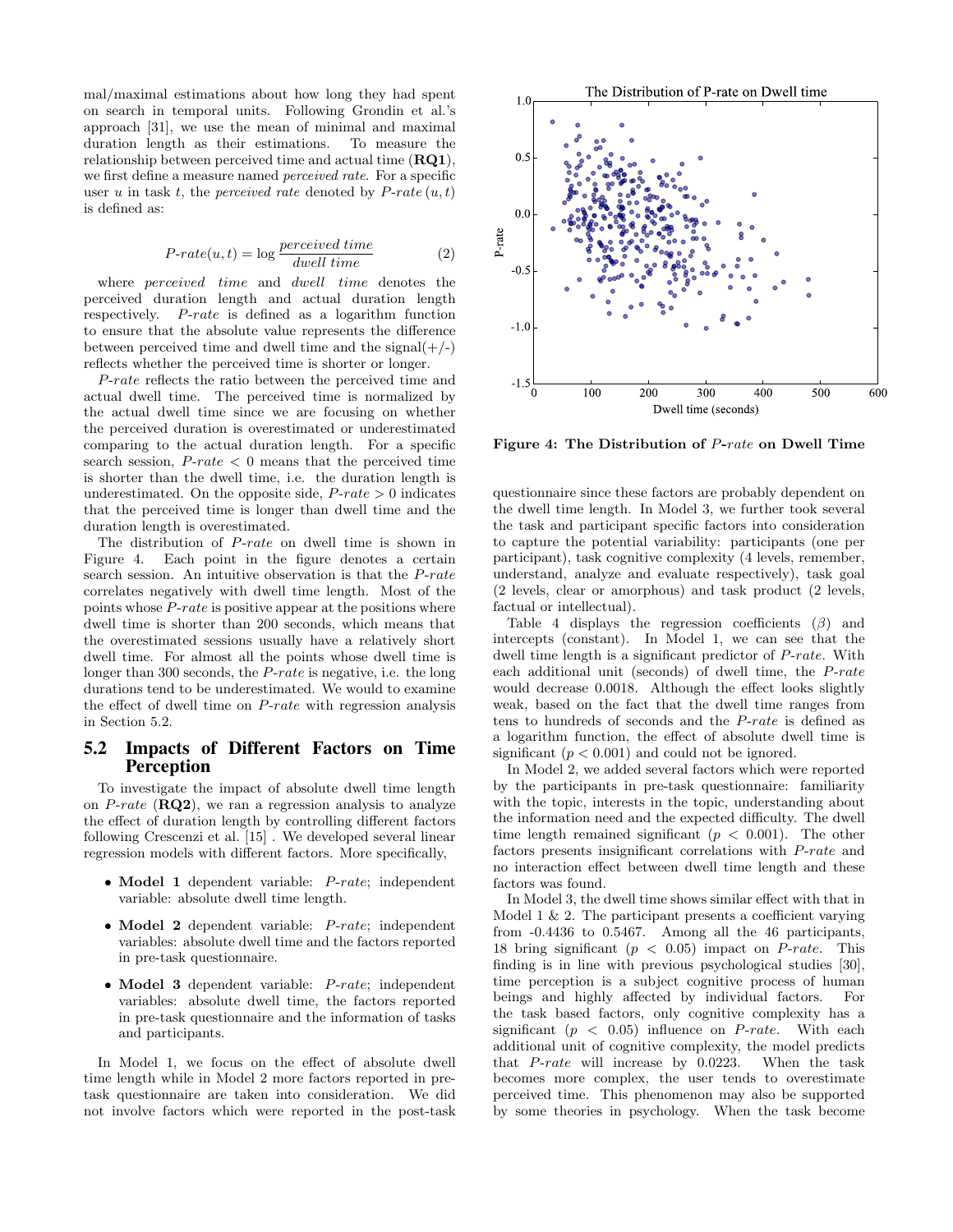| <b>Variables</b>    | Model 1       | Model 2      | Model 3      |
|---------------------|---------------|--------------|--------------|
| dwell<br>Absolute   | $-0.0018***$  | $-0.0018***$ | $-0.0015***$ |
| time length         |               |              |              |
| Familiarity with    |               | $-0.0119$    | $-0.0098$    |
| the topic           |               |              |              |
| Interests in the    |               | 0.0010       | 0.0015       |
| topic               |               |              |              |
| Understanding       |               | $-0.0130$    | $-0.0116$    |
| about info. need    |               |              |              |
| Expected search     |               | $-0.0049$    | 0.0058       |
| difficulty          |               |              |              |
| Participant         |               |              | $-0.4436$    |
|                     |               |              | to 0.5467    |
| Task Cognitive      |               |              | $0.0223*$    |
| Complexity          |               |              |              |
| Task Goal           |               |              | $-0.0224$    |
| <b>Task Product</b> |               |              | $-0.0451$    |
| Constant            | ***<br>0.2359 | $0.3785*$    | $0.1717^{*}$ |
| R-squared           | 0.3776        | 0.3828       | ${0.6857}$   |

Table 4: Regression Models for P-rate with Different Strategies  $(***$  indicates  $p < 0.001$  and \* indicates  $p < 0.05$ 

more complex, users would have lower motivation since he/she has to invest more cognitive resource and mental power. Psychological studies find that motivation causes the time to be underestimated during pleasant experiences and overestimated during struggling experiences [29].

We can see that in Model 1, dwell time length explained a sizeable proportion of the variance in P-rate, in Model 1,  $R^2 = 0.3776, \text{ F}(1,365) = 80.01, p < 0.001.$ 

#### 5.3 Vierordt's law in Time Perception

In psychological studies about time perception, there is a long standing temporal illusion named Vierordt's law [25], which states that human beings tend to overestimate short durations and underestimate long durations. We want to investigate whether the Vierordt's law works in the Web search environment.

In our experiments, we can see that when the dwell time is relative short, the P-rate tends to be positive. According to the definition of P-rate, it indicates that the perceived time is longer than the dwell time, i.e. the dwell time is overestimated. Based on the regression analysis, P-rate correlates negatively with dwell time length. As dwell time grows, P-rate decreases and becomes negative. That is to say, when the duration is relative long,  $\frac{perceived\ time}{dwell\ time}$ decreases and goes below 1, i.e comparing to the absolute dwell time, the perceived time is underestimated.

To examine whether this effect is consistent across search sessions with different length, we split the search sessions into several parts according to the dwell time length and ran regression analysis on each part.

The search sessions were divided into the following groups:

- Short Group  $(N=60)$ : dwell time is shorter than 100 seconds.
- Middle Group ( $N= 272$ ): dwell time is longer than 100 seconds and shorter than 300 seconds.
- Long Group ( $N=36$ ): dwell time is longer than 300

Table 5: Regression Models for P-rate on Search Sessions with Different Lengths (\*\*\* indicates  $p <$ 0.001, \*\* indicates  $p < 0.01$  and \* indicates  $p < 0.05$ )

| <b>Variables</b>  | <b>Short</b> | Middle      | Long      |
|-------------------|--------------|-------------|-----------|
| dwell<br>Absolute | $-0.0058***$ | $-0.0013**$ | $-0.0014$ |
| time length       |              |             |           |
| Constant          | **<br>0.5382 | $0.1632*$   | $-0.3280$ |
| R-squared         | 0.4776       | 0.2828      | 0.0480    |

Table 6: Regression Models for P-rate on Search Sessions Under Different Satisfaction Conditions (\*\*\* indicates  $p < 0.001$  and \* indicates  $p < 0.05$ )

| marcates $p \times 0.001$ and marcates $p \times 0.001$ |               |              |  |
|---------------------------------------------------------|---------------|--------------|--|
| <b>Variables</b>                                        | Satisfied     | Dissatisfied |  |
| Absolute dwell time length                              | $-0.0022***$  | $-0.0012***$ |  |
| Constant                                                | ***<br>0.3079 | $0.1127*$    |  |
| R-squared                                               | 0.3601        | 0.3828       |  |

#### seconds.

We conducted regression analysis on all the three groups and the results are presented in Table 5. We can see that the absolute dwell time length presents a negative effect across all the three groups. On the Short Group, the effect is much more stronger than that on the Middle and Long Groups. Comparing to the Underestimation of Long Dwell Time, the Overestimation of Short Dwell Time is more obvious and significant. The effect on the Long Group is not significant, a potential implication is that the data in Long Group is too sparse.

In summary, we find that the absolute dwell time has a significant effect on the P-rate. When the dwell time is relatively short, P-rate is positive, i.e. user tends to overestimate the duration. As time grows, P-rate decreases and becomes negative, which indicates user underestimates the duration.

The results in our experiments correlates with the Vierordt's law. This would help us to better understand the cost model of users in Web search, e.g we can estimate the perceived time based on the duration length to better users' effort during Web search.

# 5.4 Impact of Dwell Time Length Under Different Satisfaction Conditions

As we mentioned before, satisfaction is another factor which may influence the perceived time. We are wondering whether the effect of dwell time length is consistent across different satisfaction conditions. We split the search sessions into two groups according to the self-reported satisfaction of users: Satisfied Group (perceived satisfaction≥4) and Dissatisfied Group (perceived satisfaction<4). Since satisfaction may have an impact on perceived time by affecting motivation and emotional states, the user perceived satisfaction may be more appropriate than the predefined SERP quality.

We ran a regression analysis on each group and the coefficients  $(\beta)$  and intercepts (constant) were shown in Table 6. The dwell time length presents a negative and significant correlation on both the two groups. As discussed in Section 5.3, we can conclude that the Vierordt's law was consistently observed under different satisfaction conditions.

On Satisfied Group, the effect of dwell time length was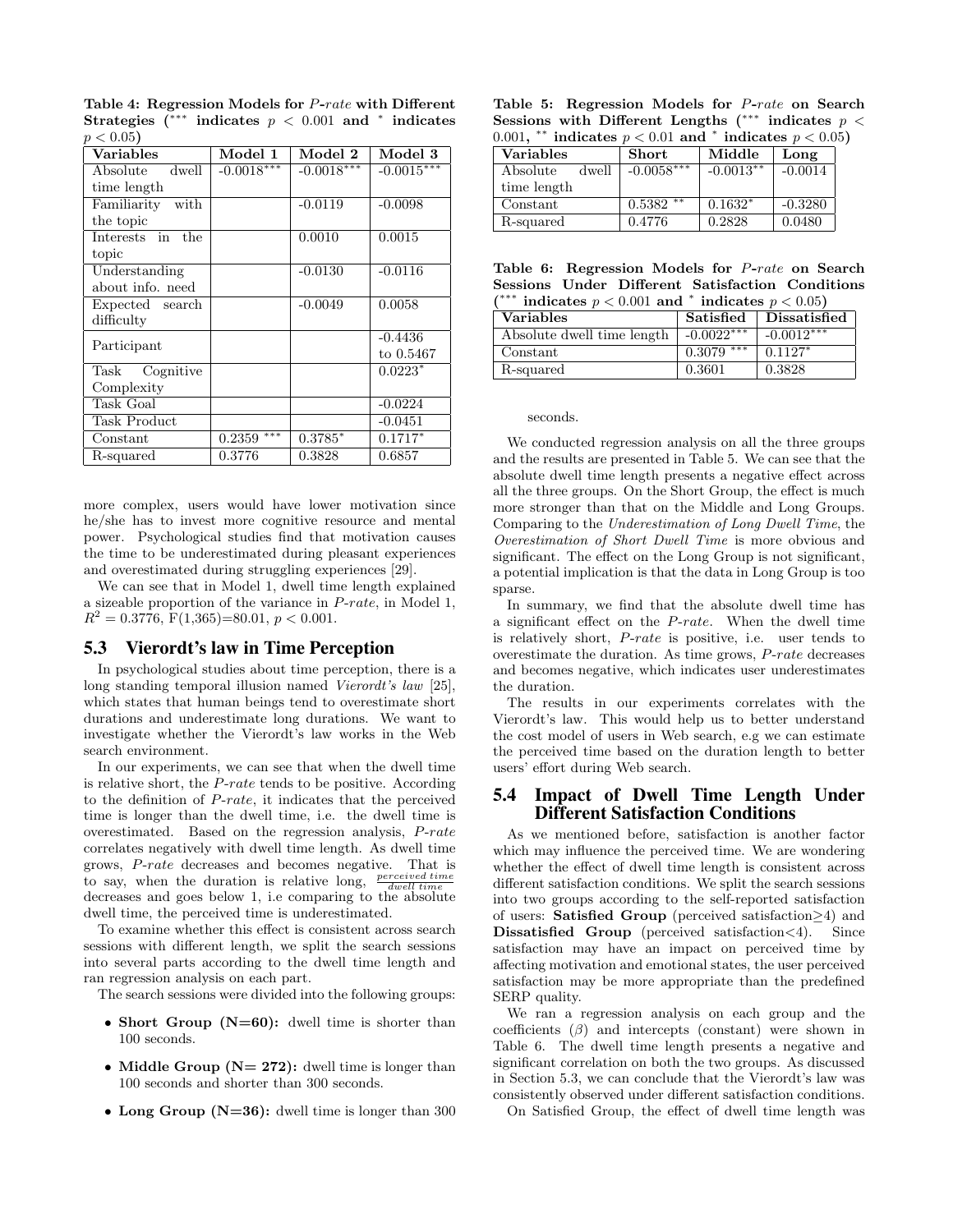slightly stronger than on the Dissatisfied Group. This result suggests that when users' satisfaction might be another factor which will influence the time perception in Web search.

# 6. CONCLUSION AND FUTURE WORK

In this work, we investigated the subjective perception of time in the context of Web search. Based on a controlled user experiment, this paper provides insights on the impact of dwell time length on perceived time. We found that Vierordt's law had a consistent and significant effect on users' perceived time under varying satisfaction conditions: participants tend to underestimation relatively long durations and overestimate short durations. The findings in this paper may help us better understand the time perception mechanism and cost model of Web search users. In the future work, we would like to explore adopting the perceived time in existing evaluation framework.

Our study has a few limitations. Our experiment was conducted in a lab environment in which participants have to feedback their perceived time explicitly. This might be slightly different from the natural environment. Time perception is a subjective mental activity. When a person is using a search engine, many factors (presentation, response latency etc.) would influence the time perception process. In this experiment, we tried our best to control these factors and findings in this work may provide guidance for further experimental design in a more practical environment.

## 7. ACKNOWLEDGMENTS

This work was supported by Natural Science Foundation (61622208, 61532011, 61472206) of China and National Key Basic Research Program (2015CB358700).

# 8. REFERENCES

- [1] L. Anderson, D. Krathwohl, and B. Bloom. A taxonomy for learning, teaching, and assessing: a revision of Bloom's taxonomy of educational objectives. Longman, 2001.
- [2] I. Arapakis, X. Bai, and B. B. Cambazoglu. Impact of response latency on user behavior in web search. In SIGIR '14.
- [3] J. A. Aslam, M. Ekstrand-Abueg, V. Pavlu, F. Diaz, and T. Sakai. Trec 2013 temporal summarization. In TREC '13.
- [4] L. Azzopardi. The economics in interactive information retrieval. In SIGIR '11.
- [5] L. Azzopardi and G. Zuccon. An analysis of theories of search and search behavior. In ICTIR '15, pages 81–90. ACM, 2015.
- [6] K. Berberich, S. Bedathur, O. Alonso, and G. Weikum. A language modeling approach for temporal information needs. In ECIR '10.
- [7] R. A. Block and D. Zakay. Prospective and retrospective duration judgments: A meta-analytic review. Psychonomic bulletin & review, 4(2):184–197, 1997.
- [8] R. A. Block and D. Zakay. Psychological time at the millennium: Some past, present, future, and interdisciplinary issues. Time: Perspectives at the millennium (The study of time  $X$ ), 2001.
- [9] A. Borisov, I. Markov, M. de Rijke, and P. Serdyukov. A context-aware time model for web search.
- [10] R. Capra, J. Arguello, A. Crescenzi, and E. Vardell. Differences in the use of search assistance for tasks of varying complexity. In SIGIR '15.
- [11] S. Cheng, A. Arvanitis, and V. Hristidis. How fresh do you want your search results? In CIKM'2013.
- [12] C. L. Clarke, M. D. Smucker, and E. Yilmaz. Ir evaluation: Modeling user behavior for measuring effectiveness. In SIGIR '15.
- [13] C. L. A. Clarke and M. D. Smucker. Time well spent. In  $IIiX$  '14.
- [14] C. W. Cleverdon and M. Keen. Aslib cranfield research project-factors determining the performance of indexing systems; volume 2, test results. 1966.
- [15] A. Crescenzi, R. Capra, and J. Arguello. Time pressure, user satisfaction and task difficulty. In Proceedings of the 76th ASIS&T Annual Meeting: Beyond the Cloud: Rethinking Information Boundaries, ASIST '13, pages 122:1–122:4, Silver Springs, MD, USA, 2013. American Society for Information Science.
- [16] A. Crescenzi, D. Kelly, and L. Azzopardi. Impacts of time constraints and system delays on user experience. In CHIIR'2016.
- [17] A. Crescenzi, D. Kelly, and L. Azzopardi. Time pressure and system delays in information search. In SIGIR'2015.
- [18] M. Czerwinski, E. Horvitz, and E. Cutrell. Subjective duration assessment: An implicit probe for software usability. In IHM-HCI'2001.
- [19] N. Dai, M. Shokouhi, and B. D. Davison. Learning to rank for freshness and relevance. In Proceedings of the 34th international ACM SIGIR conference on Research and development in Information Retrieval, pages 95–104. ACM, 2011.
- [20] W. Dakka, L. Gravano, and P. G. Ipeirotis. Answering general time sensitive queries. In Proceedings of the 17th ACM Conference on Information and Knowledge Management, CIKM '08, pages 1437–1438, New York, NY, USA, 2008. ACM.
- [21] J.-C. Dreher, A. Meyer-Lindenberg, P. Kohn, and K. F. Berman. Age-related changes in midbrain dopaminergic regulation of the human reward system. Proceedings of the National Academy of Sciences, 105(39):15106–15111, 2008.
- [22] S. Droit-Volet, S. L. Fayolle, and S. Gil. Emotion and time perception: effects of film-induced mood. Frontiers in integrative neuroscience, 5, 2011.
- [23] A. Edwards and D. Kelly. How does interest in a work task impact search behavior and engagement? In CHIIR '16, pages 249–252. ACM, 2016.
- [24] M. Efron and G. Golovchinsky. Estimation methods for ranking recent information. In SIGIR '11.
- [25] C. Fortin and R. Rousseau. Interference from short-term memory processing on encoding and reproducing brief durations. Psychological Research, 61(4):269–276, 1998.
- [26] S. Fox, K. Karnawat, M. Mydland, S. Dumais, and T. White. Evaluating implicit measures to improve web search. ACM Transactions on Information